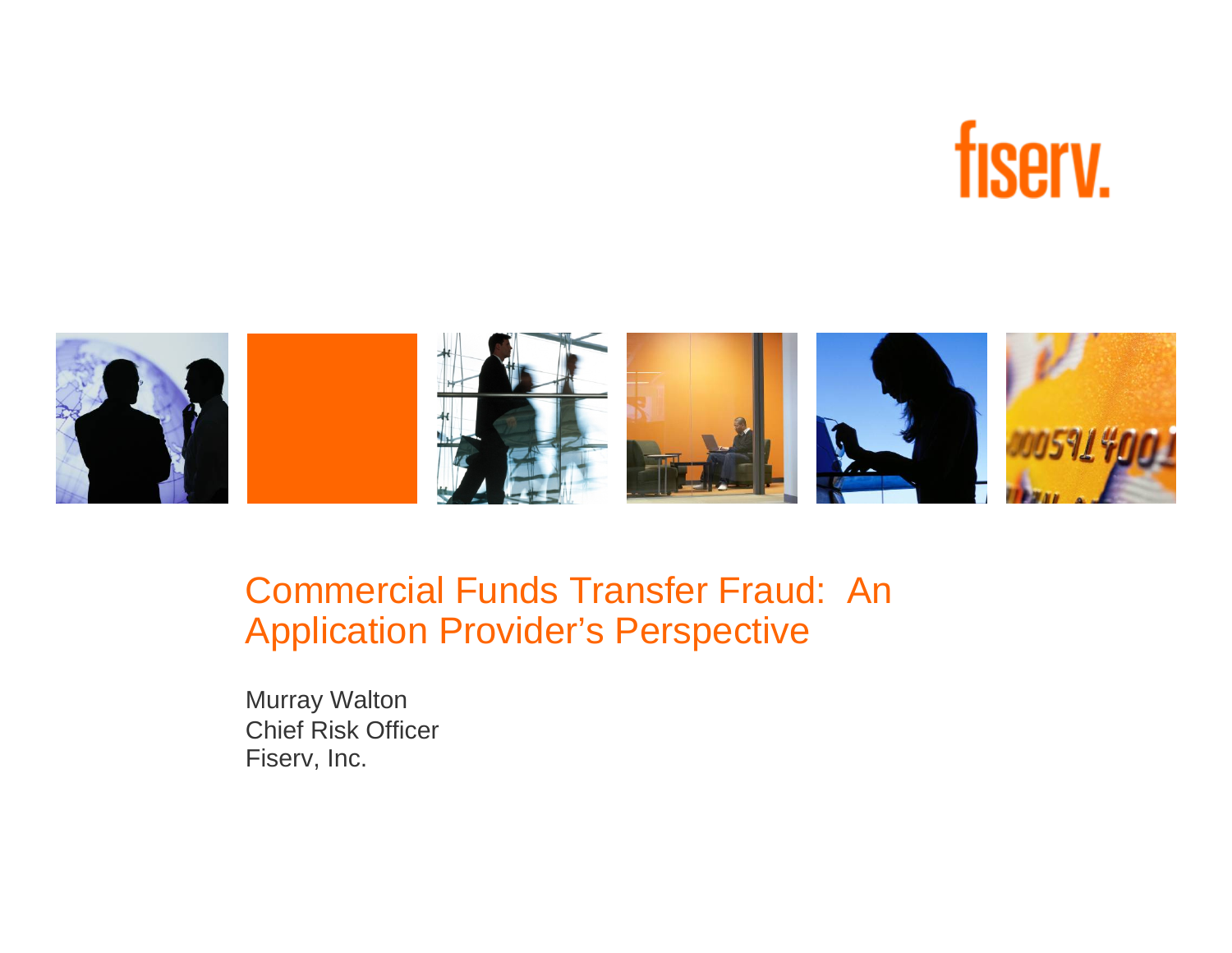#### Democratization of Commercial Funds Transfer

- • Formerly, funds transfer offerings were a Big Bank capability, run in-house, aimed at sophisticated commercial customers
- • Today, Every Bank wants a competitive solution in the commercial space to retain and attract business clients (and generate fee income), so…
- • Application/service providers now offer solutions that allow Every Bank the same cash management capabilities formerly exclusive to Big Bank
- •And there is our problem…





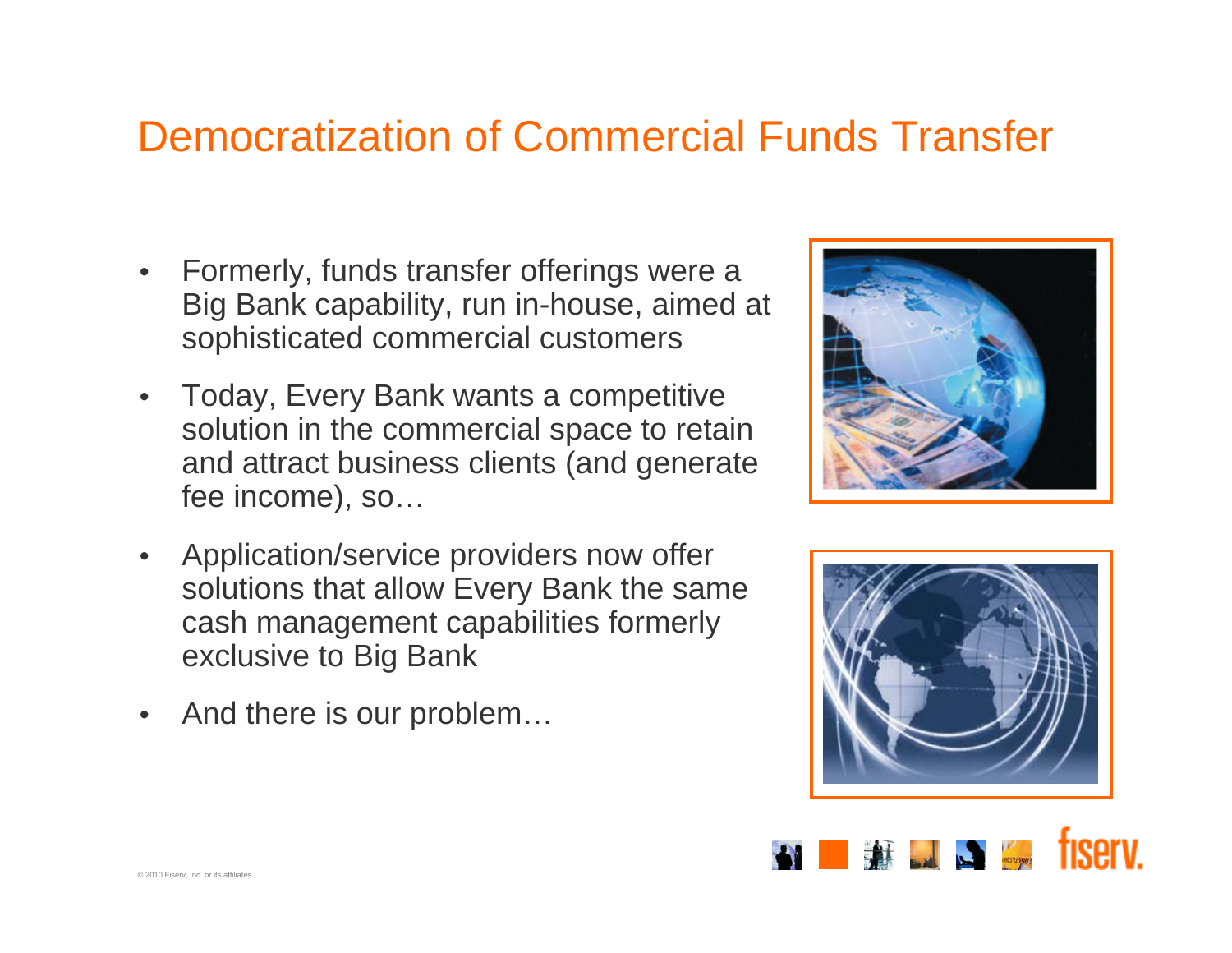#### Consequences of Democratization

- Expanding commercial funds transfer capabilities from Big Bank to Every Bank increases the number of financial institutions by thousands, the number of end users by millions, and the number of transactions by billions
- Thus, democratization has created a big, ripe target that incents the bad buys to build specialized, exploitive schemes
- Do we believe that Big Bank's systems and processes are more secure and rigorous than Every Bank's? Do we believe Big Bank's customers are more sophisticated and risk-aware?
- We make no such assumptions, but we concede that an expanded ecosystem almost always means greater diversity and greater potential for anomalous outcomes

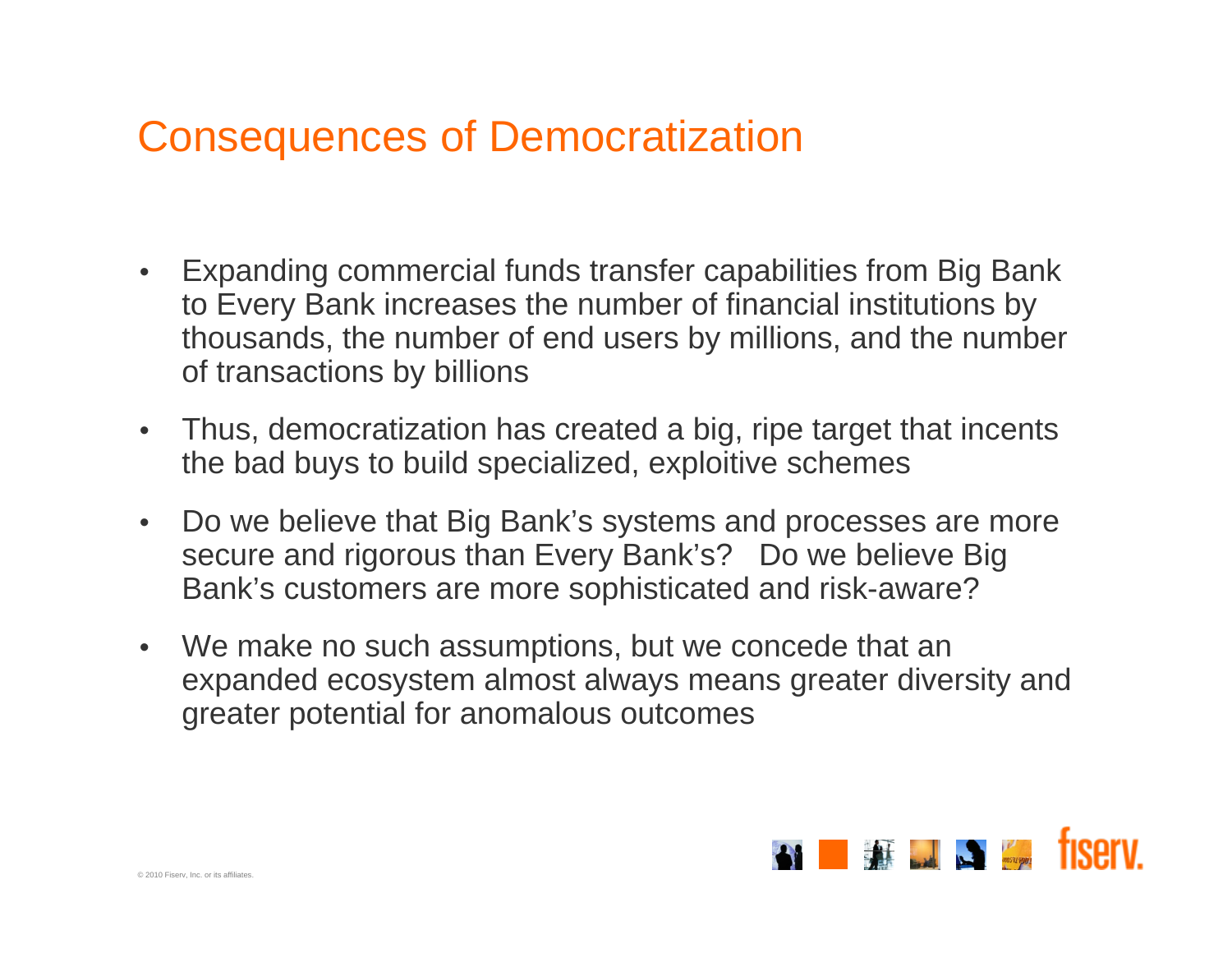# Commercial Funds Transfer Fraud Primer

The Bad Guys…

- •Identify targets, usually accounting or treasury departments of bank customers (or even banks themselves) that routinely execute funds transfers
- Plant key-logging software on targets' computers using social engineering and clever email ("spear phishing")
- $\bullet$ Harvest and analyze the capture
- •Sell it or use it, often involving third party ("innocent") money mules





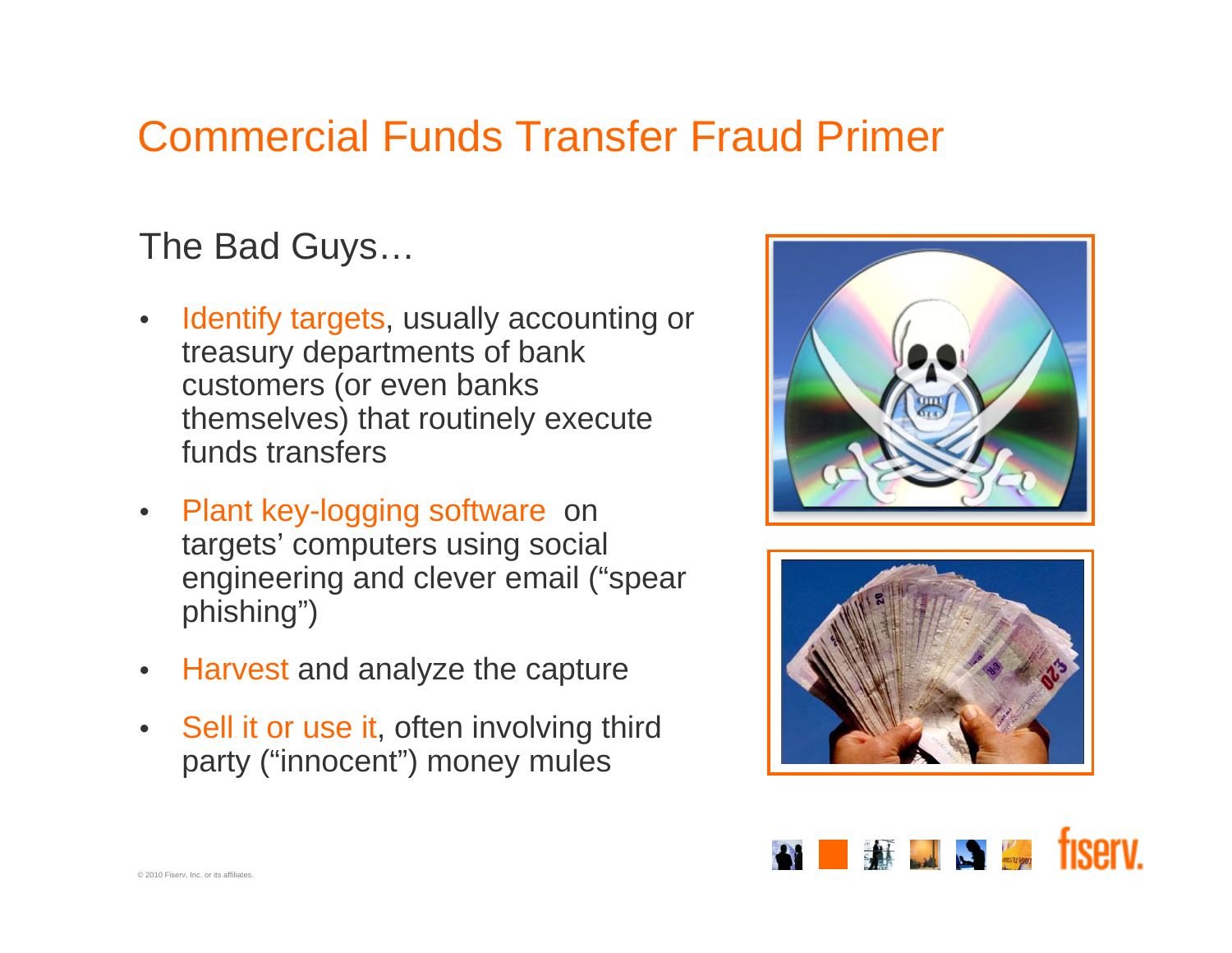Strengthen Every Link in the Chain…

- • Application: Validate soundness through vulnerability scanning and penetration testing
- $\bullet$  Hosting: Validate integrity of the environment and the quality of the information security program
- Financial Institutions: Validate strength of control environment including appropriate segregation of duties and solid monitoring and reconciliation processes
- $\bullet$  End Users: Validate effectiveness of internal controls and security



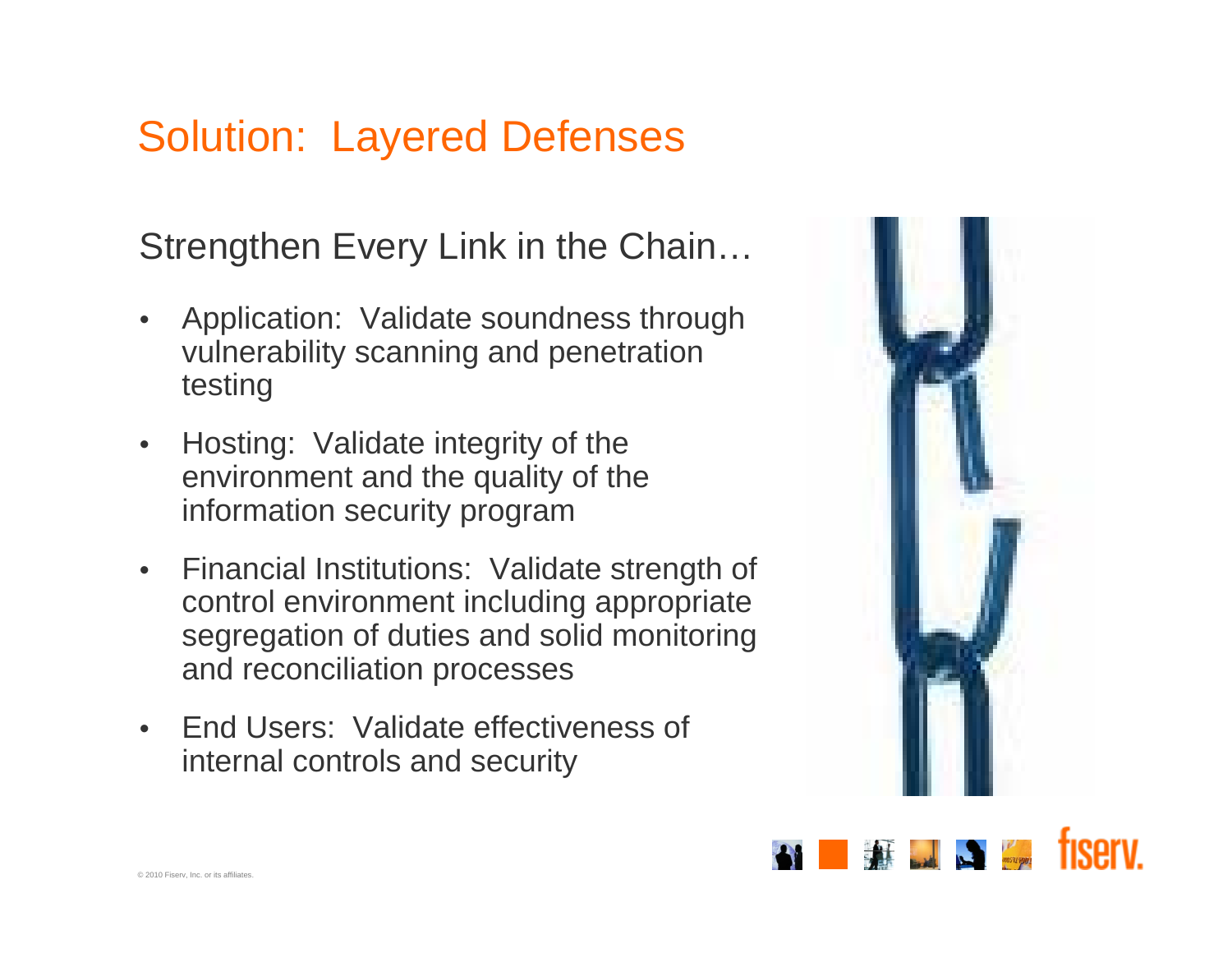Strengthen the Ecosystem…

- • Self-updating operating systems, anti-virus and anti-spyware
- $\bullet$ Up-to-date application patching
- •Securest possible browser settings
- • Comprehensive, enforced policies governing use of computing systems, including limits on web browsing, social networking, and third party email
- • Robust information security and security awareness programs



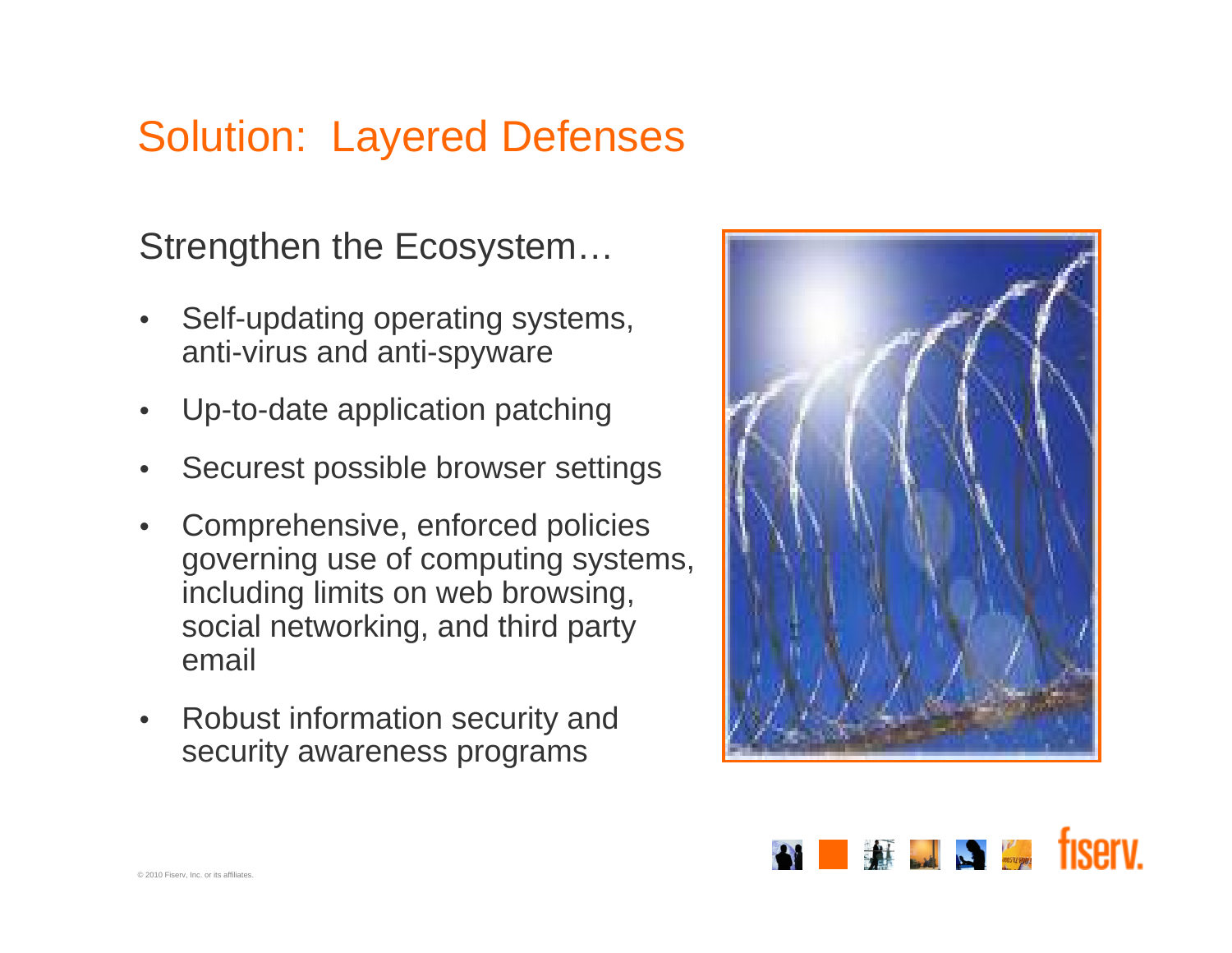Strengthen Authentication…

- •Multi-Factor Authentication naiveté
- •A cautionary tale about tokens
- •In-band vs. out-of-band
- •Growing potential for cell phones
- •Device fingerprinting
- •IP address registration
- •Predictive modeling
- •Positive Pay



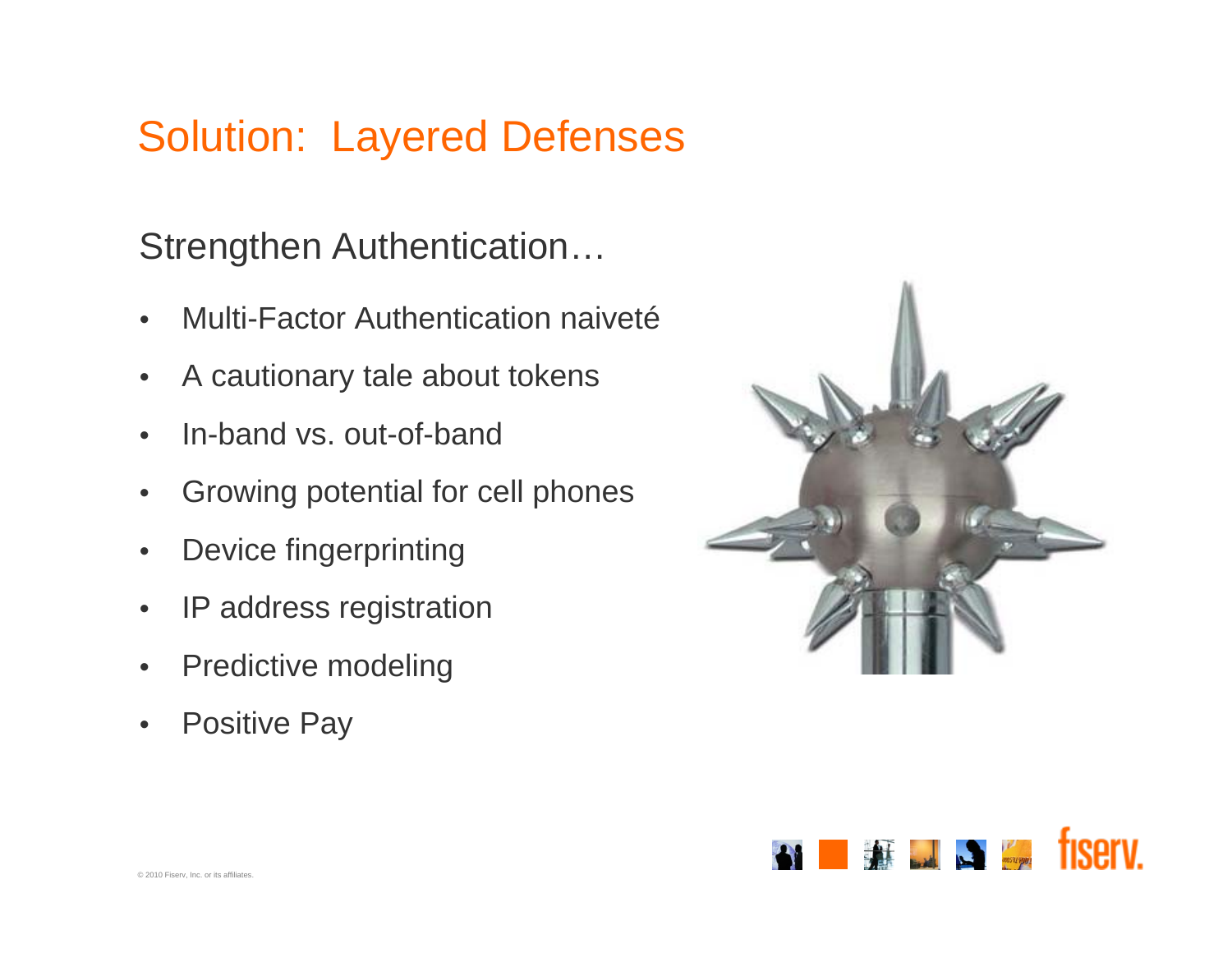Strengthen Our Resolve…

- •Banker Education
- •User Education
- • Collaboration with Regulatory Agencies and Law Enforcement
- •Openness about Challenges
- • Call to Action re the Unregulated Side of the Equation: Money Mules and Money Transmitters